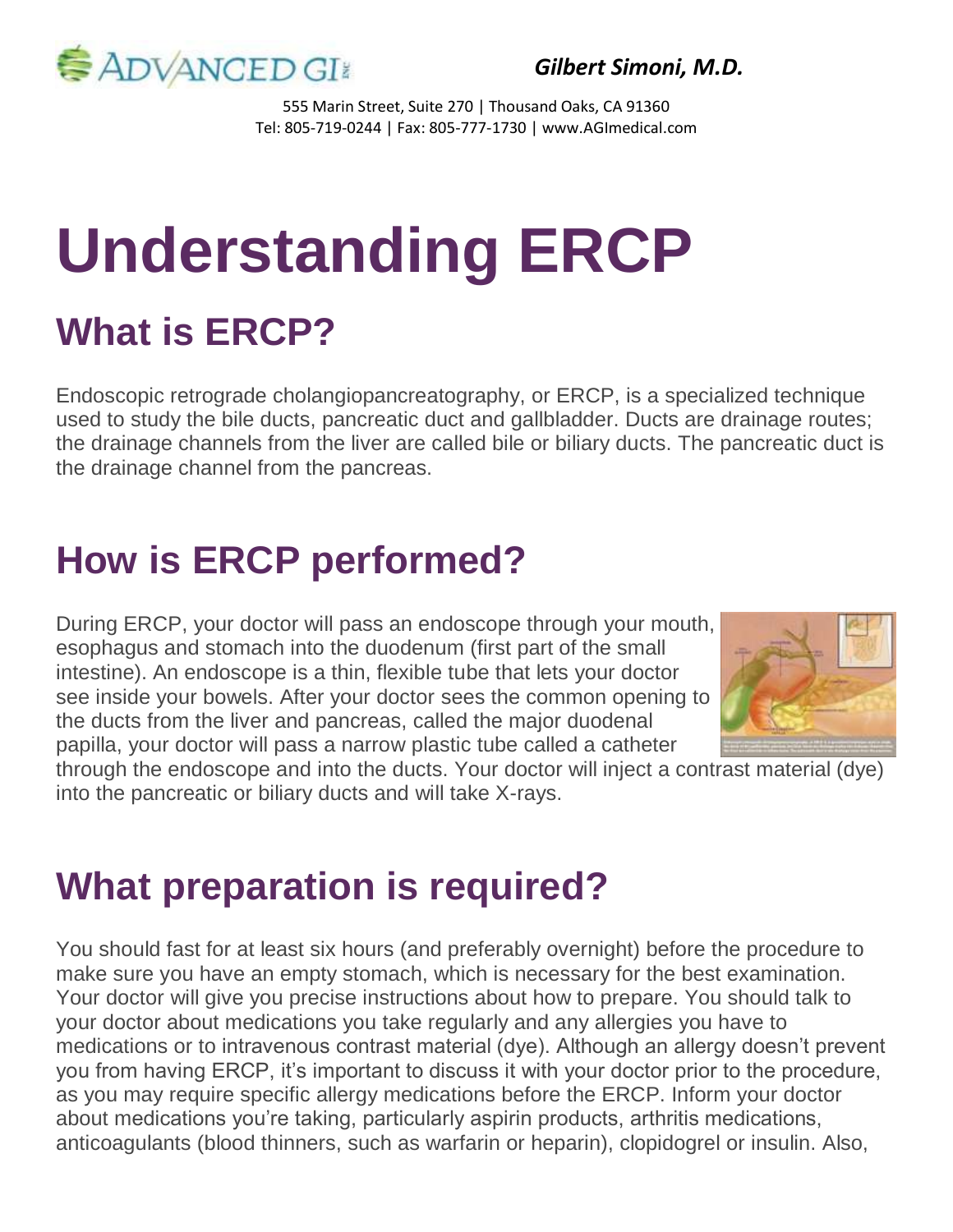be sure to tell your doctor if you have heart or lung conditions or other major diseases which might prevent or impact the decision to conduct endoscopy.

#### What can I expect during ERCP?

Your doctor might apply a local anesthetic to your throat and/or give you a sedative to make you more comfortable. Your doctor might even ask an anesthesiologist to administer sedation if your procedure is complex or lengthy. Some patients also receive antibiotics before the procedure. You will lie on your abdomen on an X-ray table. The instrument does not interfere with breathing, but you might feel a bloating sensation because of the air introduced through the instrument.

### **What are possible complications of ERCP?**

ERCP is a well-tolerated procedure when performed by doctors who are specially trained and experienced in the technique. Although complications requiring hospitalization can occur, they are uncommon. Complications can include pancreatitis (inflammation of the pancreas), infections, bowel perforation and bleeding. Some patients can have an adverse reaction to the sedative used. Sometimes the procedure cannot be completed for technical reasons.

Risks vary, depending on why the test is performed, what is found during the procedure, what therapeutic intervention is undertaken, and whether a patient has major medical problems. Patients undergoing therapeutic ERCP, such as for stone removal, face a higher risk of complications than patients undergoing diagnostic ERCP. Your doctor will discuss your likelihood of complications before you undergo the test.

## **What can I expect after ERCP?**

If you have ERCP as an outpatient, you will be observed for complications until most of the effects of the medications have worn off before being sent home. You might experience bloating or pass gas because of the air introduced during the examination. You can resume your usual diet unless you are instructed otherwise.

> 555 Marin Street, Suite 270 | Thousand Oaks, CA 91360 Tel: 805-719-0244 | Fax: 805-777-1730 | www.AGImedical.com



ate procedure to remove stones from the bile duct. On this X-ray, there are multiple stones lodged in the bile duct.



In this picture, a large bile duct stone is impacted at the major duodenal papilla causing obstruction and severe infection of the bile duct. In this case. **ERCP** is urgently required to relieve the obstruction.